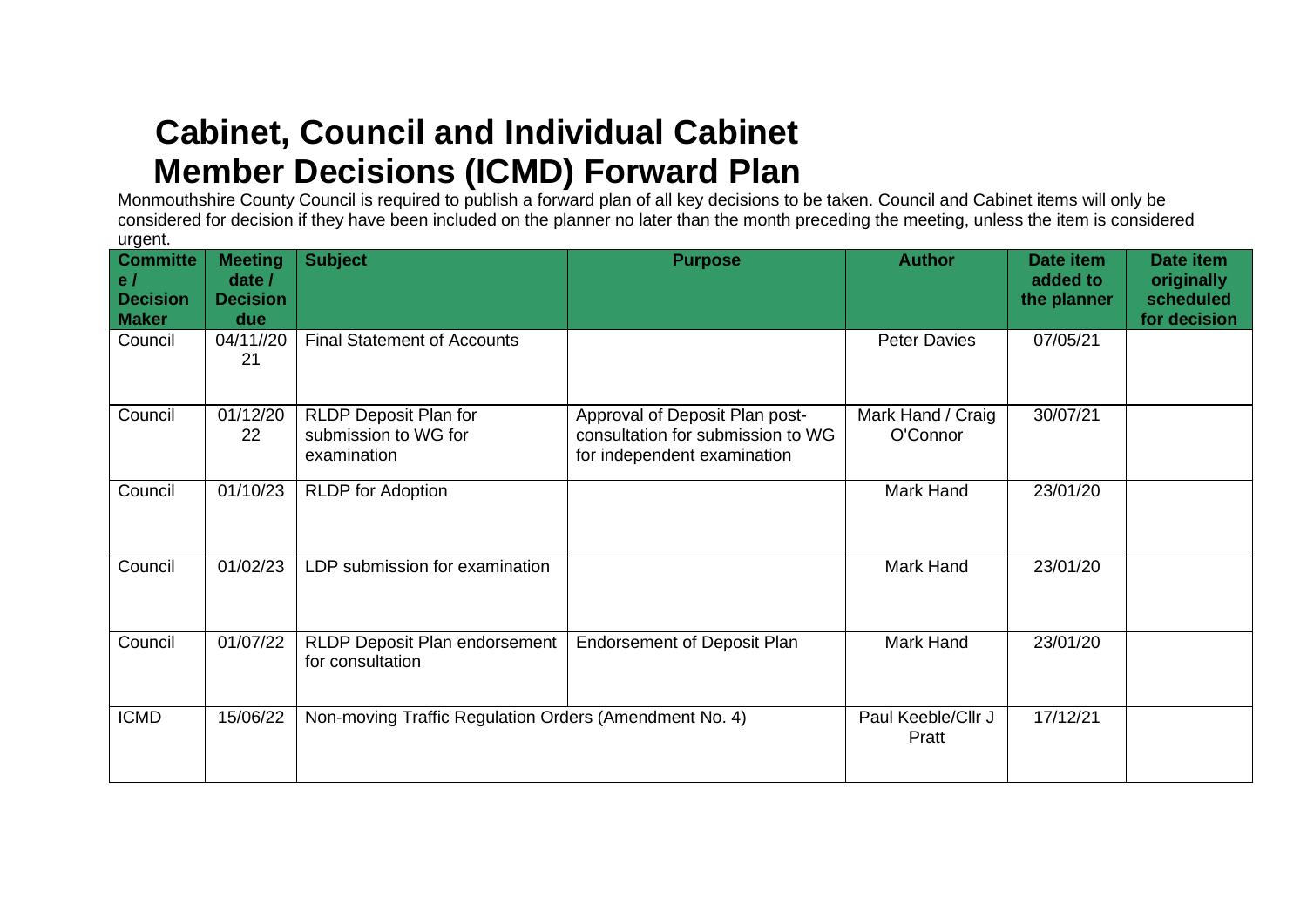| Council | 07/06/22 | <b>RLDP Preferred Strategy</b><br>endorsement post consultation        | Endorsement of preferred strategy<br>to inform deposit plan                                                                                                                                                                            | Mark Hand / Craig<br>O'Connor          | 20/05/20 |
|---------|----------|------------------------------------------------------------------------|----------------------------------------------------------------------------------------------------------------------------------------------------------------------------------------------------------------------------------------|----------------------------------------|----------|
| Cabinet | 06/04/22 | Welsh Church Fund Working Group - meeting 9 held on 10th March<br>2022 |                                                                                                                                                                                                                                        | Dave Jarrett                           | 27/04/21 |
| Council | 10/03/22 | 2022/23 Treasury Policy                                                |                                                                                                                                                                                                                                        | Jon Davies                             | 07/05/21 |
| Council | 10/03/22 | <b>Capital Strategy</b>                                                |                                                                                                                                                                                                                                        | <b>Jon Davies</b>                      | 20/05/21 |
| Council | 10/03/22 | 2022/23 Final Budget sign off including Council Tax Resolution         |                                                                                                                                                                                                                                        | <b>Peter Davies</b>                    | 07/05/21 |
| Council | 03/03/22 | <b>Population Needs Assessment</b>                                     | To seek approval of assessment<br>of the care and support needs of<br>the population carried out jointly<br>by the Local Authority and Local<br>Health Board as required by The<br>Social Services and Well-being<br>(Wales) Act 2014. | Sharran Lloyd /<br><b>Phil Diamond</b> | 07/12/21 |
| Cabinet | 02/03/22 | 2021/2 Revenue and Capital Monitoring report - month 9                 |                                                                                                                                                                                                                                        | Jon Davies                             | 27/04/21 |
| Cabinet | 02/03/22 | 2022/23 Final Revenue and Capital Budget Proposals                     |                                                                                                                                                                                                                                        | <b>Peter Davies</b>                    | 27/04/21 |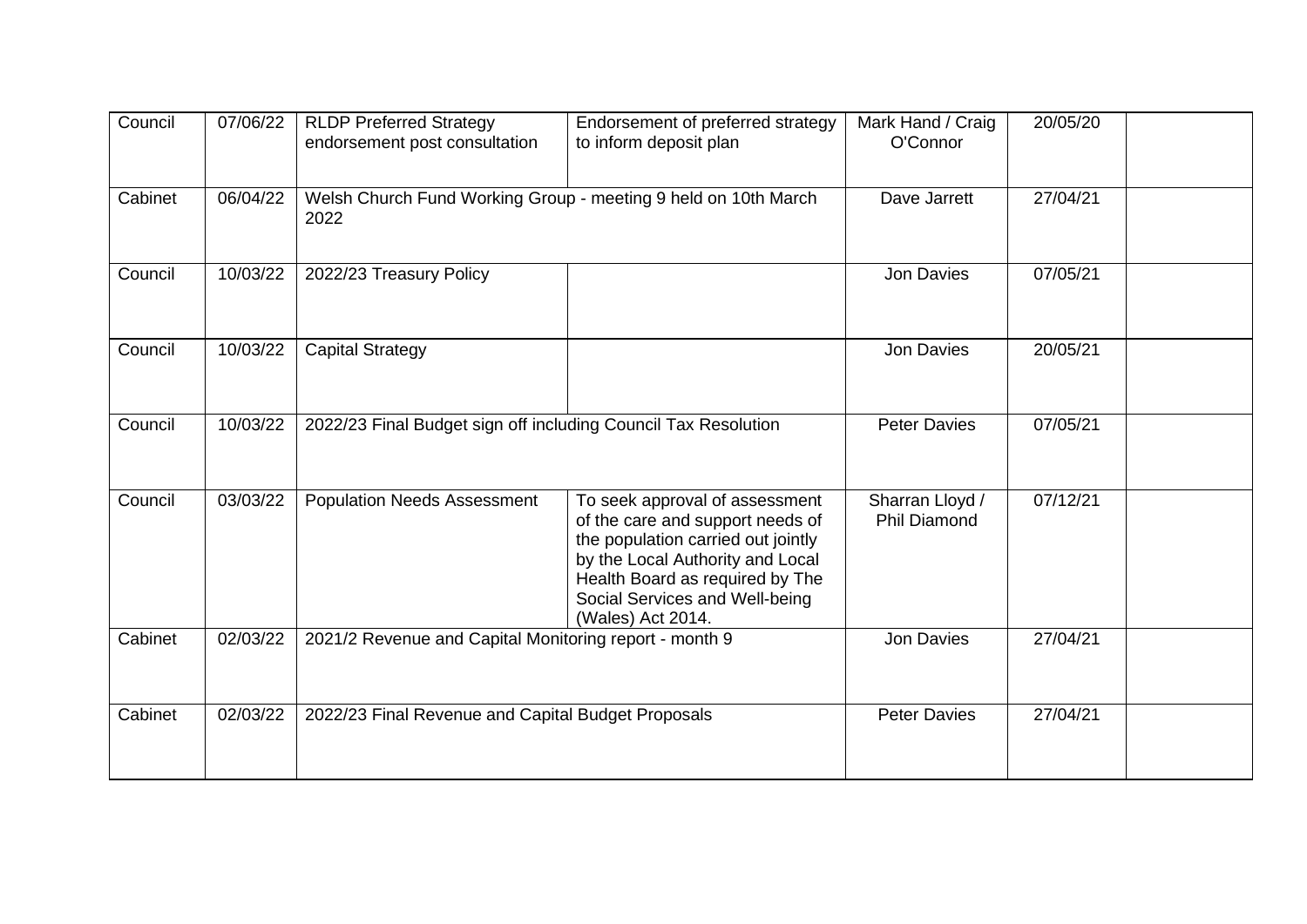| Cabinet     | 02/03/22 | 2022/23 WCF/Treasury Fund Investments                                                        |                                                                                                                                                                                                                                                                                                                                                                         | Dave Jarrett                | 27/04/21 |  |
|-------------|----------|----------------------------------------------------------------------------------------------|-------------------------------------------------------------------------------------------------------------------------------------------------------------------------------------------------------------------------------------------------------------------------------------------------------------------------------------------------------------------------|-----------------------------|----------|--|
| Cabinet     | 02/03/22 | Welsh Church Fund Working Group - meeting 8 held on 27th January<br>2022                     |                                                                                                                                                                                                                                                                                                                                                                         | Dave Jarrett                | 27/04/21 |  |
| Cabinet     | 02/03/22 | Changes to the School Funding<br>Formula for pupils with Additional<br><b>Learning Needs</b> | following a recommendation of the<br>School Budget Forum a review<br>has taken place with schools of<br>the formula for pupils with<br>additional learning needs. This<br>will be consulted on during<br>January and February 2022 with<br>the final recommendations being<br>presented to Cabinet in March<br>with a recommendation to<br>approve the proposed formula | Nikki Wellington            | 16/12/21 |  |
| Cabinet     | 02/03/22 | <b>Childcare Sufficiency</b><br>Assessment                                                   |                                                                                                                                                                                                                                                                                                                                                                         | Susan Hall                  | 07/12/21 |  |
| Cabinet     | 02/03/22 | Review of Monmouthshire's<br><b>Destination Management Plan</b><br>2017-2020                 | Purpose: to approve the revised<br><b>Destination Development Plan</b>                                                                                                                                                                                                                                                                                                  | <b>Matthew Lewis</b>        | 22/09/20 |  |
| Cabinet     | 02/03/22 | Abergavenny Velo Park                                                                        | <b>CM</b>                                                                                                                                                                                                                                                                                                                                                               | Mike Moran                  | 14/10/20 |  |
| <b>ICMD</b> | 23/02/22 | Non-moving Traffic Regulation Orders (Amendment No. 3)                                       |                                                                                                                                                                                                                                                                                                                                                                         | Paul Keeble/Cllr J<br>Pratt | 17/12/21 |  |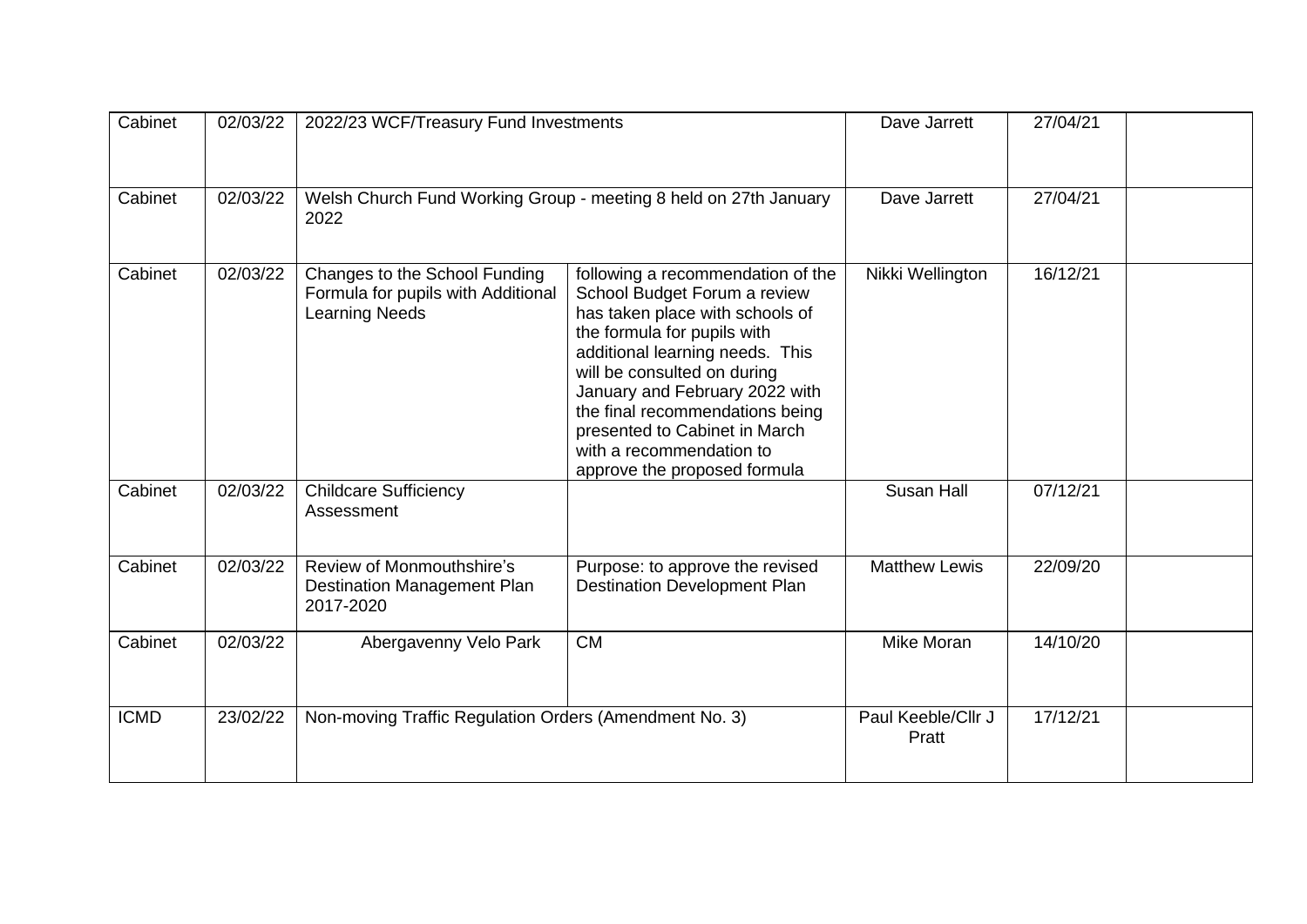| Cabinet     | 16/02/22 | Cabinet approval of the evidence based three year highway<br>maintenance forward programme |                                       | Mark Hand                   | 07/10/21 |  |
|-------------|----------|--------------------------------------------------------------------------------------------|---------------------------------------|-----------------------------|----------|--|
| <b>ICMD</b> | 09/02/22 | 20mph Speed Limit Traffic<br><b>Regulation Order</b><br>(Pilot) (Amendment No. 1)          | Deferred to 9/2/22                    | Paul Keeble/Cllr J<br>Pratt | 17/12/21 |  |
| <b>ICMD</b> | 09/02/21 | Interim Pavement Café Policy                                                               | Deferred from 26/1/21/moved to<br>9/2 | Paul Keeble/Cllr J<br>Pratt | 26/01/21 |  |
| <b>ICMD</b> | 09/02/22 | 20mph Speed Limits Traffic Regulation Order (Additional sites)<br>(Amendment No. 2)        |                                       | Paul Keeble/Cllr J<br>Pratt | 17/12/21 |  |
| Council     | 27/01/22 | <b>Council Tax Reduction Scheme</b>                                                        |                                       | Ruth Donovan                | 07/05/21 |  |
| Council     | 27/01/22 | <b>Corporate Parenting Strategy</b>                                                        |                                       | Jane Rodgers                |          |  |
| Council     | 27/01/22 | <b>CJCs</b>                                                                                |                                       | Frances O'Brien             | 16/12/21 |  |
| <b>ICMD</b> | 26/01/22 | Interim Pavement Café Policy                                                               | Deferred from 26/1/21/moved to<br>9/2 | <b>Paul Keeble/Pratt</b>    | 26/01/21 |  |
| <b>ICMD</b> | 26/01/22 | 20mph Speed Limit Traffic<br><b>Regulation Order</b><br>(Pilot) (Amendment No. 1)          | Deferred to 9/2/22                    | Paul Keeble/Cllr J<br>Pratt | 17/12/21 |  |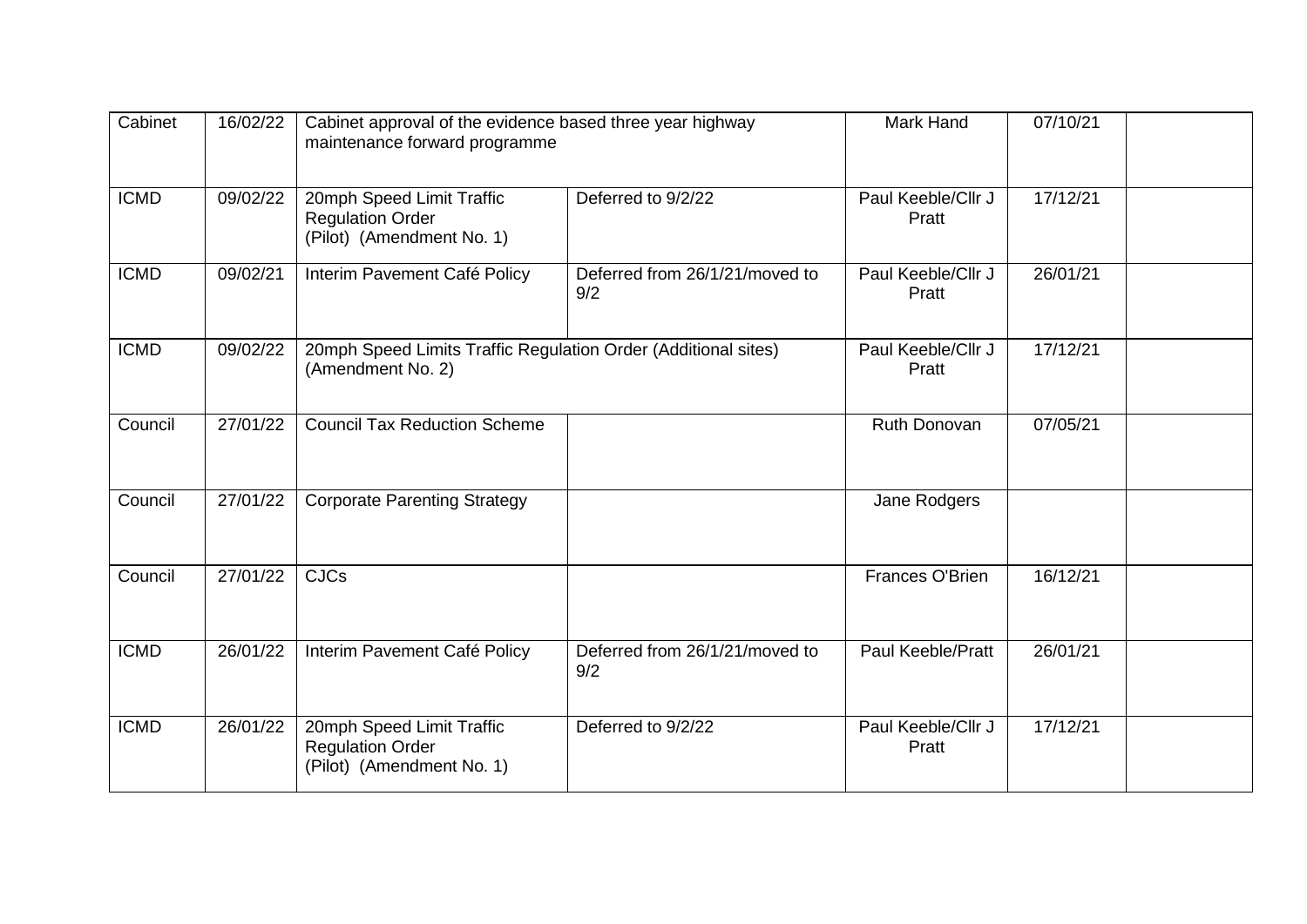| ICMD'       | 26/01/22 | 2022/23 Community Council and<br>Police Precepts - final                                                              | Deferred from 12 Jan 2022                                                                  | <b>Jon Davies</b>                   | 07/05/21 |  |
|-------------|----------|-----------------------------------------------------------------------------------------------------------------------|--------------------------------------------------------------------------------------------|-------------------------------------|----------|--|
| Cabinet     | 19/01/22 | Draft Budget Proposals and Medium Term Financial Strategy                                                             |                                                                                            | <b>Jon Davies</b>                   |          |  |
| Cabinet     | 19/01/22 | UK COMMUNITY RENEWAL FUND OUTCOME/UPDATE ON THE<br>RURAL DEVELOPMENT PROGRAMME/FUTURE FUNDING<br><b>OPPORTUNITIES</b> |                                                                                            | <b>Cath Fallon</b>                  | 15/12/21 |  |
| Cabinet     | 19/01/22 | <b>WESP</b>                                                                                                           |                                                                                            | Sharon Randall<br>Smith             | 23/12/21 |  |
| Cabinet     | 19/01/22 | Welsh Government Business Development Grant                                                                           |                                                                                            | Hannah Jones                        | 23/11/21 |  |
| Cabinet     | 19/01/22 | Welsh Church Fund Working Group - meeting 7 held on 16th<br>December 2021                                             |                                                                                            | Dave Jarrett                        | 27/04/21 |  |
| Cabinet     | 19/01/22 | Consultation on the proposals to<br>establish an all-through school,<br>Abergavenny.                                  | Cabinet to receive objection report<br>and decide whether to proceed<br>with the proposal. | <b>Debbie Graves</b>                | 26/05/21 |  |
| <b>ICMD</b> | 12/01/22 | Interim Pavement café Policy                                                                                          | Deferred to 26th Jan                                                                       | Paul Keeble/Cllr J<br>Pratt         | 17/12/21 |  |
| <b>ICMD</b> | 12/01/22 | Living Levels Partnership                                                                                             | to consider continued involvement<br>in the partnership as it enters a<br>transition stage | <b>Matthew Lewis</b><br>Lisa Dymock | 13/11/21 |  |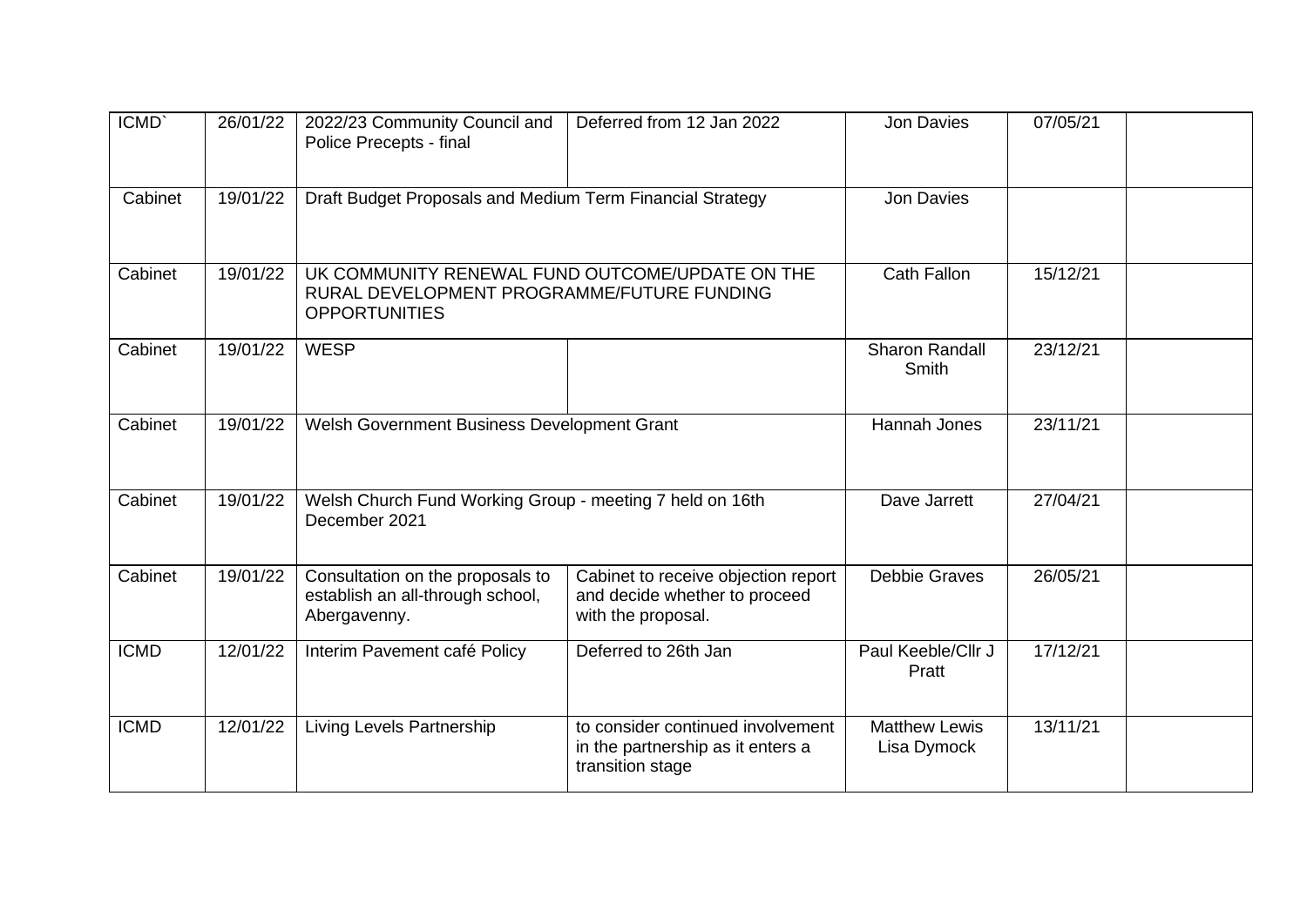| <b>IMCD</b> | 12/01/22 | 2022/23 Community Council and<br>Police Precepts - final                                                                            | DEFERRED TO 26 JAN 2022 | Jon Davies                         | 07/05/21 |  |
|-------------|----------|-------------------------------------------------------------------------------------------------------------------------------------|-------------------------|------------------------------------|----------|--|
| <b>ICMD</b> | 22/12/21 | Play and Recreation S106 Capital Funded Schemes 2021/22                                                                             |                         | Mike Moran                         |          |  |
| <b>ICMD</b> | 22/12/21 | MINOR AMENDMENT TO STREET NAMING AND NUMBERING<br>POLICY REGARDING REPLACEMENT OR ADDITION<br>STREETNAME SIGNS FOR EXISTING STREETS |                         | Mark Hand/Jane<br>Pratt            | 03/12/21 |  |
| <b>ICMD</b> | 22/12/21 | Welsh Language (Wales) Measure 2011                                                                                                 |                         | Alan Burkitt/Lisa<br><b>Dymock</b> | 22/10/21 |  |
| <b>IMCD</b> | 08/12/21 | 2022/23 Community Council and Police Precepts draft                                                                                 |                         | Jon Davies                         | 07/05/21 |  |
| <b>IMCD</b> | 08/12/21 | Council Tax Base and associated matters                                                                                             |                         | Ruth Donovan                       | 07/05/21 |  |
| Cabinet     | 01/12/21 | Cabinet approval of the methodology for prioritising highway<br>resurfacing and maintenance projects                                |                         | <b>Mark Hand</b>                   | 07/10/21 |  |
| Cabinet     | 01/12/21 | Regional approach to<br>employability                                                                                               |                         | Hannah Jones                       | 04/11/21 |  |
| Cabinet     | 01/12/21 | CORONAVIRUS STRATEGY: PROGRESS AND NEXT STEPS                                                                                       |                         | Matt Gatehouse                     |          |  |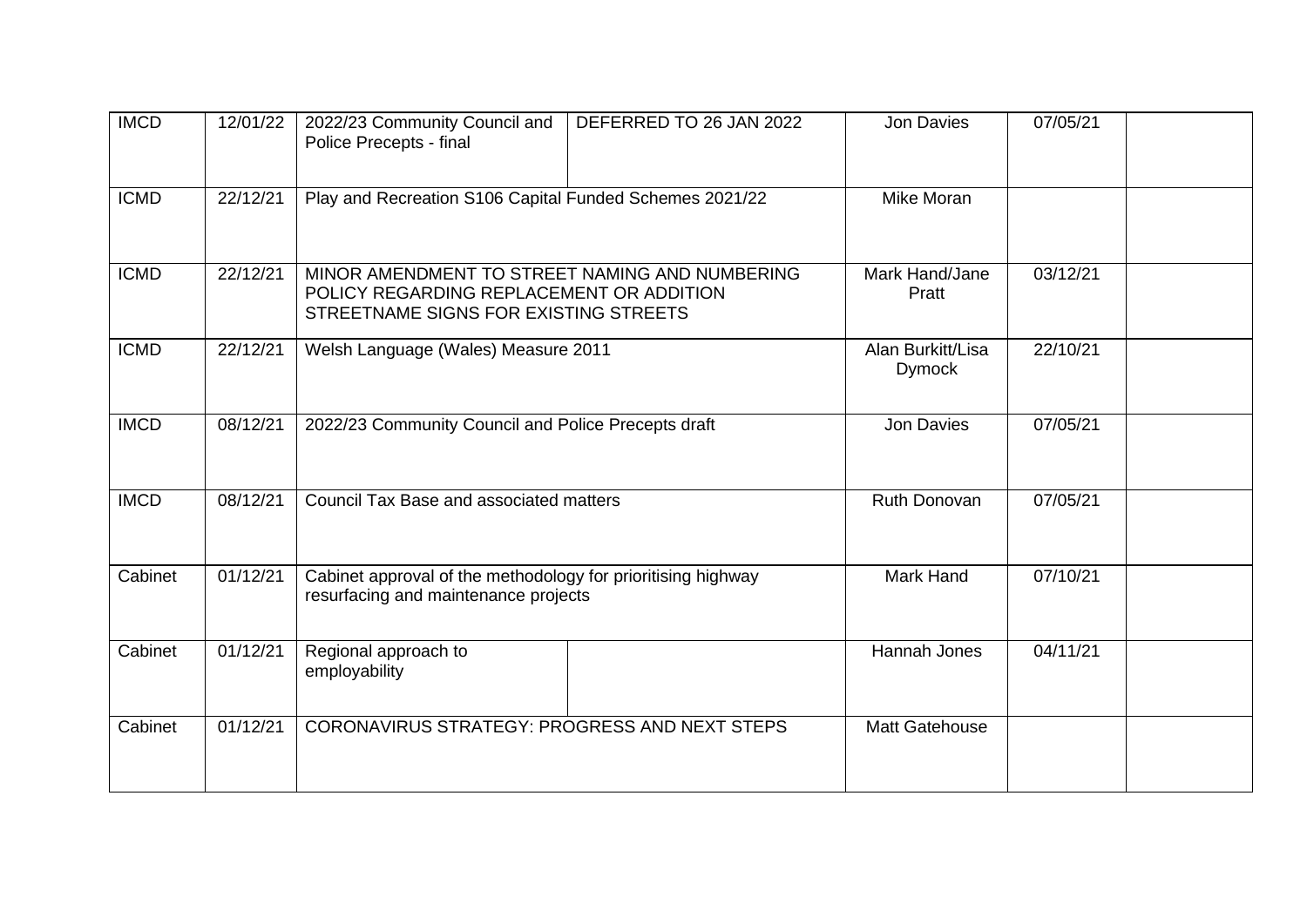| Cabinet     | 01/12/21 | Welsh Church Fund Working group - meeting 6 held on 4th November<br>2021 |                                                                                                                                                                                                    | Dave Jarrett                                      | 27/04/21 |               |
|-------------|----------|--------------------------------------------------------------------------|----------------------------------------------------------------------------------------------------------------------------------------------------------------------------------------------------|---------------------------------------------------|----------|---------------|
| Cabinet     | 01/12/21 | 2021/22 Revenue and Capital Monitoring report - month 6                  |                                                                                                                                                                                                    | Peter Davies/Jon<br>Davies                        | 27/04/21 | Didn't arrive |
| <b>ICMD</b> | 24/11/21 | SPG S106 Supplementary<br><b>Planning Guidance</b>                       | Adoption of SPG clarifying how<br>S106 contributions are calculated<br>following consultation                                                                                                      | Mark Hand / Phillip<br>Thomas                     | 26/04/21 |               |
| <b>ICMD</b> | 10/11/21 |                                                                          | AWPOG Capital Funding for Fixed Play Provision                                                                                                                                                     |                                                   |          |               |
| Council     | 04/11/21 | <b>Climate and Decarbonisation</b><br>Strategy                           | To endorse an updated climate<br>strategy and action plan which will<br>introduce new programmes of<br>activity to achieve the council's<br>clear policy commitment to reduce<br>carbon emissions. | <b>Matthew</b><br>Gatehouse / Hazel<br>Clatworthy | 19/05/21 |               |
| Council     | 04/11/21 | Diversity and Democracy<br>Declaration                                   |                                                                                                                                                                                                    | John Pearson                                      | 12/02/21 |               |
| Council     | 04/11/21 | <b>Council Diary</b>                                                     |                                                                                                                                                                                                    | John Pearson                                      | 29/09/21 |               |
| Council     | 04/11/21 | <b>Safeguarding Evaluative Report</b>                                    |                                                                                                                                                                                                    | Jane Rodgers                                      | 20/07/21 |               |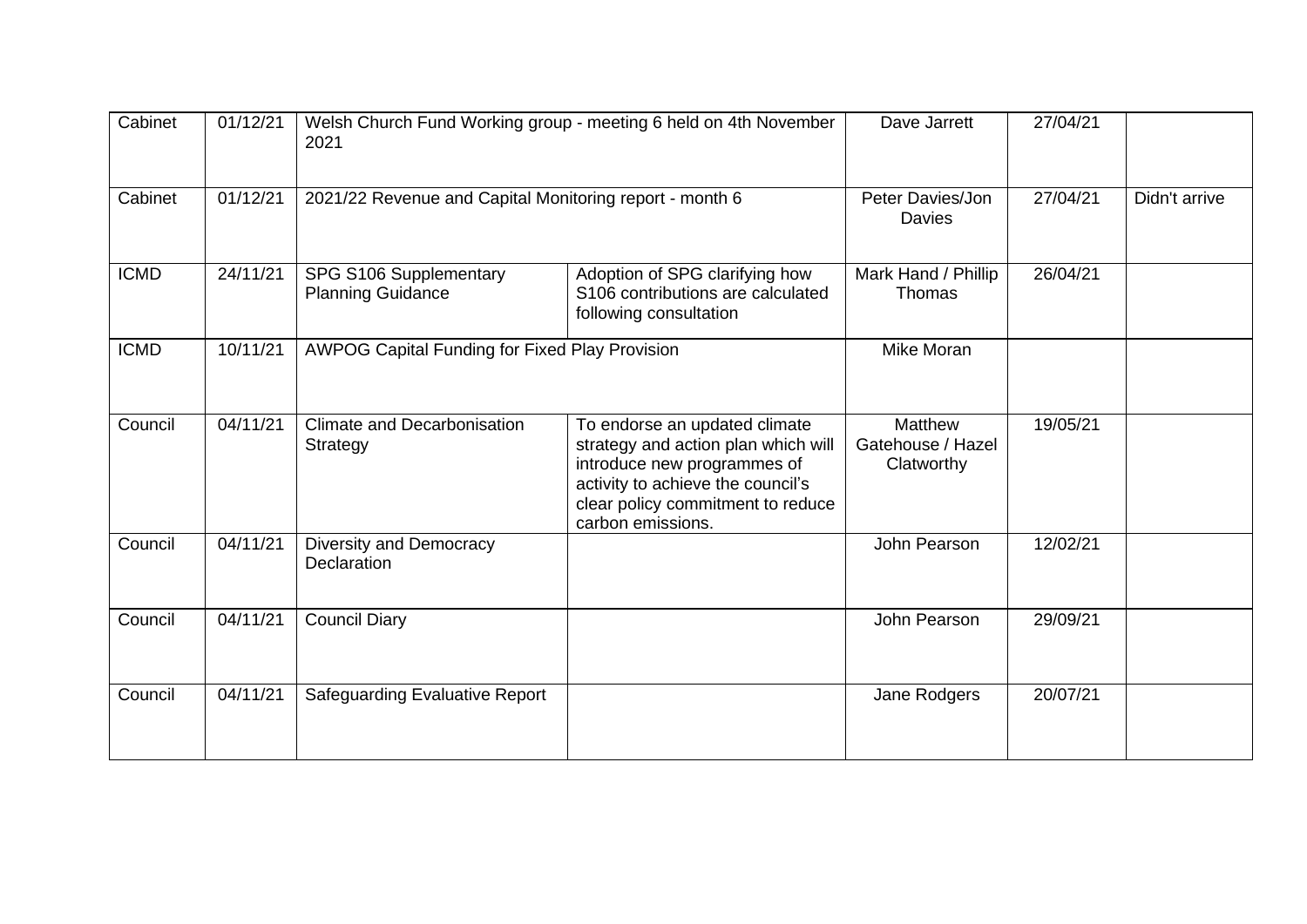| Council     | 04/11/21 | ISA260 - MCC Accounts                                                                   |                                                                                           | Jon Davies                    |          |  |
|-------------|----------|-----------------------------------------------------------------------------------------|-------------------------------------------------------------------------------------------|-------------------------------|----------|--|
| Council     | 04/11/21 | Statement of Gambling Policy and Proposals for Casinos.                                 |                                                                                           | Linda O'Gorman                | 21/09/21 |  |
| Cabinet     | 03/11/21 | Ombudsman's annual letter                                                               |                                                                                           | <b>Annette Evans</b>          | 13/10/21 |  |
| Cabinet     | 03/11/21 | <b>ICT Security and Resilience</b>                                                      |                                                                                           | Sian Hayward                  | 07/10/21 |  |
| Cabinet     | 03/11/21 | <b>Active Travel Network Maps</b>                                                       |                                                                                           | Paul Sullivan                 | 13/11/20 |  |
| <b>ICMD</b> | 27/10/21 | Museum object disposal                                                                  |                                                                                           | <b>Rachael Rogers</b>         | 09/06/21 |  |
| <b>ICMD</b> | 27/10/21 | LDP Annual Monitoring Report<br>and Development Management<br>Annual Performance Report | Endorsements of reports for<br>submission to WG                                           | Mark Hand / Craig<br>O'Connor | 26/04/21 |  |
| Cabinet     | 06/10/21 | Welsh Church Fund Working Group - meeting 5 held on 23rd<br>September 2021              |                                                                                           | Dave Jarrett                  | 27/04/21 |  |
| Cabinet     | 06/10/21 | Consultation on the proposals to<br>establish an all-through school,<br>Abergavenny.    | Cabinet to receive the<br>consultation report and consider<br>recommendations on proposed | <b>Debbie Graves</b>          | 26/05/21 |  |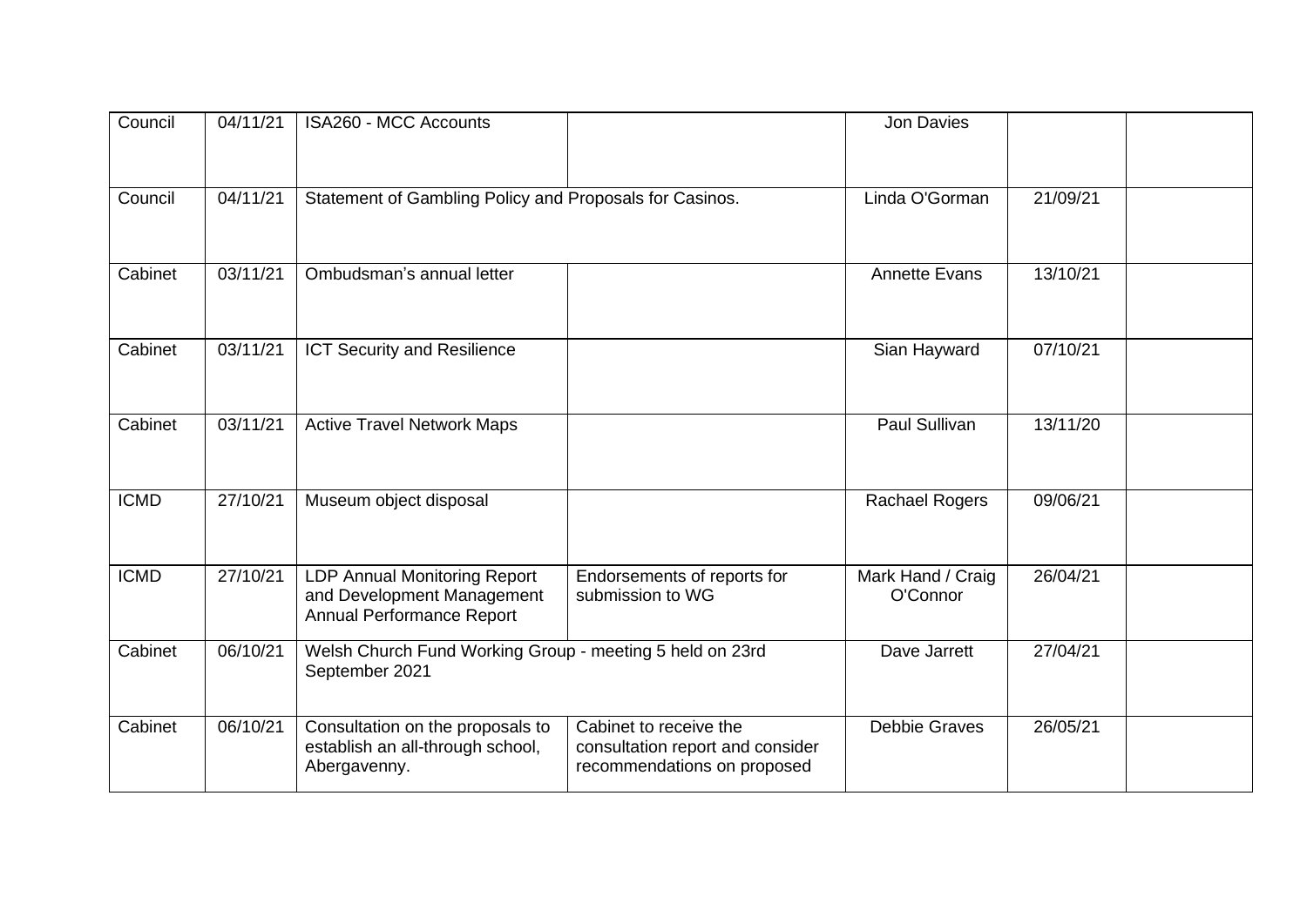|             |          |                                            | way forward / whether to publish<br>statutory notices.                                                                                                                                   |                               |          |  |
|-------------|----------|--------------------------------------------|------------------------------------------------------------------------------------------------------------------------------------------------------------------------------------------|-------------------------------|----------|--|
| Council     | 23/09/21 |                                            | Director of Social Services Annual Report                                                                                                                                                |                               |          |  |
| Council     | 23/09/21 | <b>Borough Theatre Funding</b><br>Proposal |                                                                                                                                                                                          | cath Fallon                   |          |  |
| Council     | 23/09/21 | Corporate Plan Annual Report               |                                                                                                                                                                                          | <b>Emma Davies</b>            | 17/08/21 |  |
| Council     | 23/09/21 | Audit Committee Annual Report              |                                                                                                                                                                                          | Phillip White                 | 29/06/21 |  |
| <b>ICMD</b> | 22/09/21 | Leave Averaging & Holiday Pay              | Deferred to 13th October                                                                                                                                                                 | Katherine<br>Cameron          |          |  |
| Cabinet     | 15/09/21 | <b>Placemaking Charter</b>                 | Council signs up to the<br><b>Placemaking Charter</b>                                                                                                                                    | Mark Hand / Craig<br>O'Connor | 28/04/21 |  |
| Cabinet     | 15/09/21 | <b>Borough Theatre Funding</b><br>Proposal | Needs to go 15 <sup>th</sup> Sept as won't be<br>ready for 1 <sup>st</sup> Sept - Cabinet want<br>to endorse this before it goes to<br>Council for funding to be secured<br>on 23rd Sept | <b>Cath Fallon</b>            |          |  |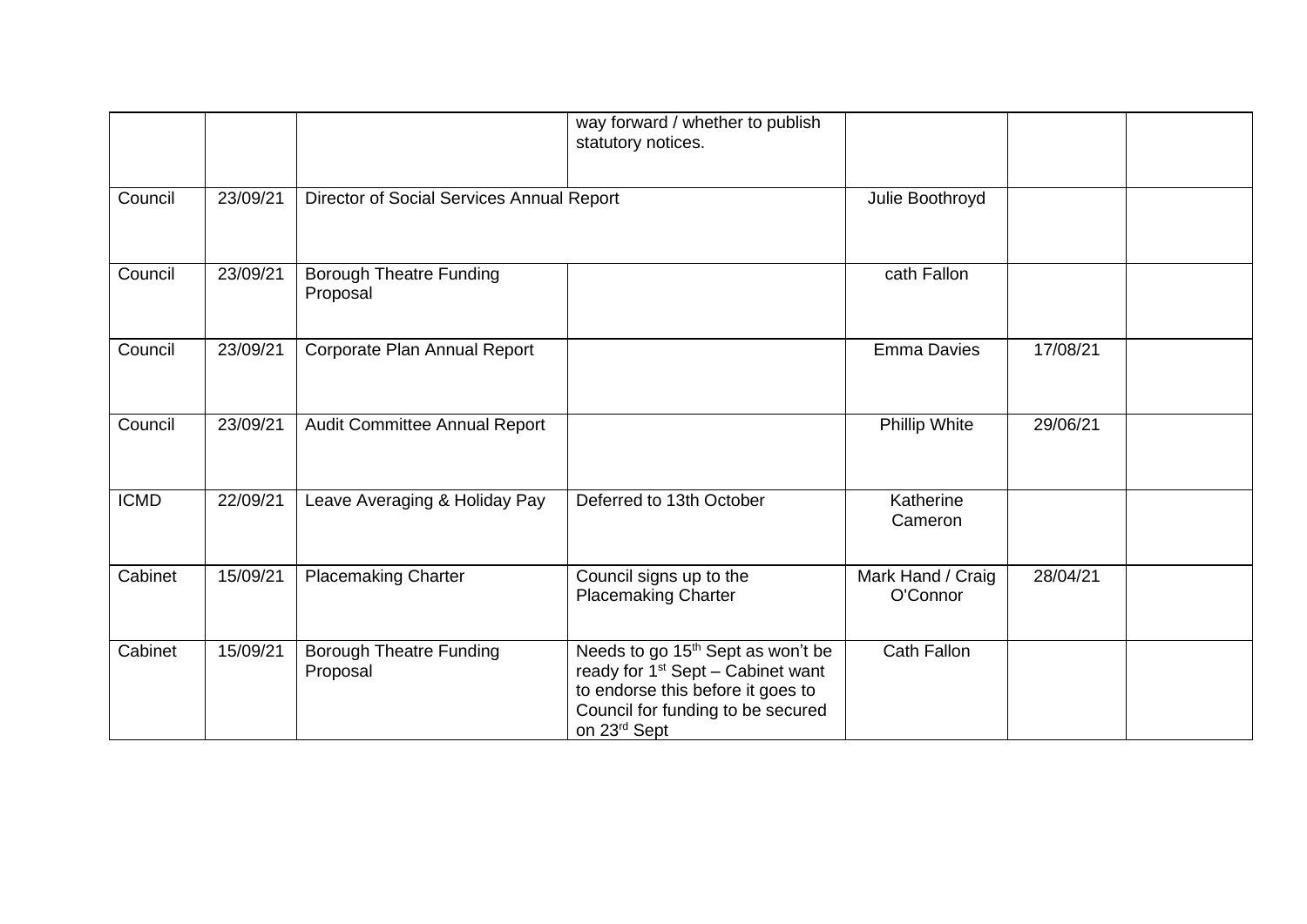| Cabinet     | 15/09/21 | Code of Corporate Governance                                 |                                                                                                                                                                                                                                                | Andrew Wathan                 | 20//07/2021 |                             |
|-------------|----------|--------------------------------------------------------------|------------------------------------------------------------------------------------------------------------------------------------------------------------------------------------------------------------------------------------------------|-------------------------------|-------------|-----------------------------|
| Cabinet     | 15/09/21 | 2021                                                         | Welsh Church Fund Working group - meeting 4 held on 22nd July                                                                                                                                                                                  |                               | 27/04/21    |                             |
| Cabinet     | 15/09/21 | Regeneration projects and<br>Placemaking grant submission    | To endorse the indicative<br>Placemaking Grant submission for<br>£791,429 made under the Welsh<br>Government Transforming Towns<br>funding                                                                                                     | Mark Hand                     | 29/07/21    |                             |
| Cabinet     | 15/09/21 | <b>Afghan National Relocation</b><br>Scheme                  | To re-state Cabinet's commitment to<br>continued participation in the Home<br><b>Office Afghan National Relocation</b><br>scheme in line with the desire for<br>Monmouthshire to be a county of<br>sanctuary for those fleeing<br>persecution. | Lisa Dymock/Matt<br>Gatehouse |             | 8/16/2021 - amended 20/8/21 |
| <b>ICMD</b> | 08/09/21 | Abergavenny Town Floodlights                                 |                                                                                                                                                                                                                                                | <b>Mike Moran</b>             | 26/06/21    |                             |
| <b>ICMD</b> | 18/08/21 | Consultation on the review of school places in Caldicot town |                                                                                                                                                                                                                                                | <b>Matthew Jones</b>          | 21/07/21    | 23/06/21                    |
| <b>ICMD</b> | 18/08/21 |                                                              | Matk Hand / Phillip<br>SPG S106 Supplementary Planning Guidance                                                                                                                                                                                |                               | 01/05/21    |                             |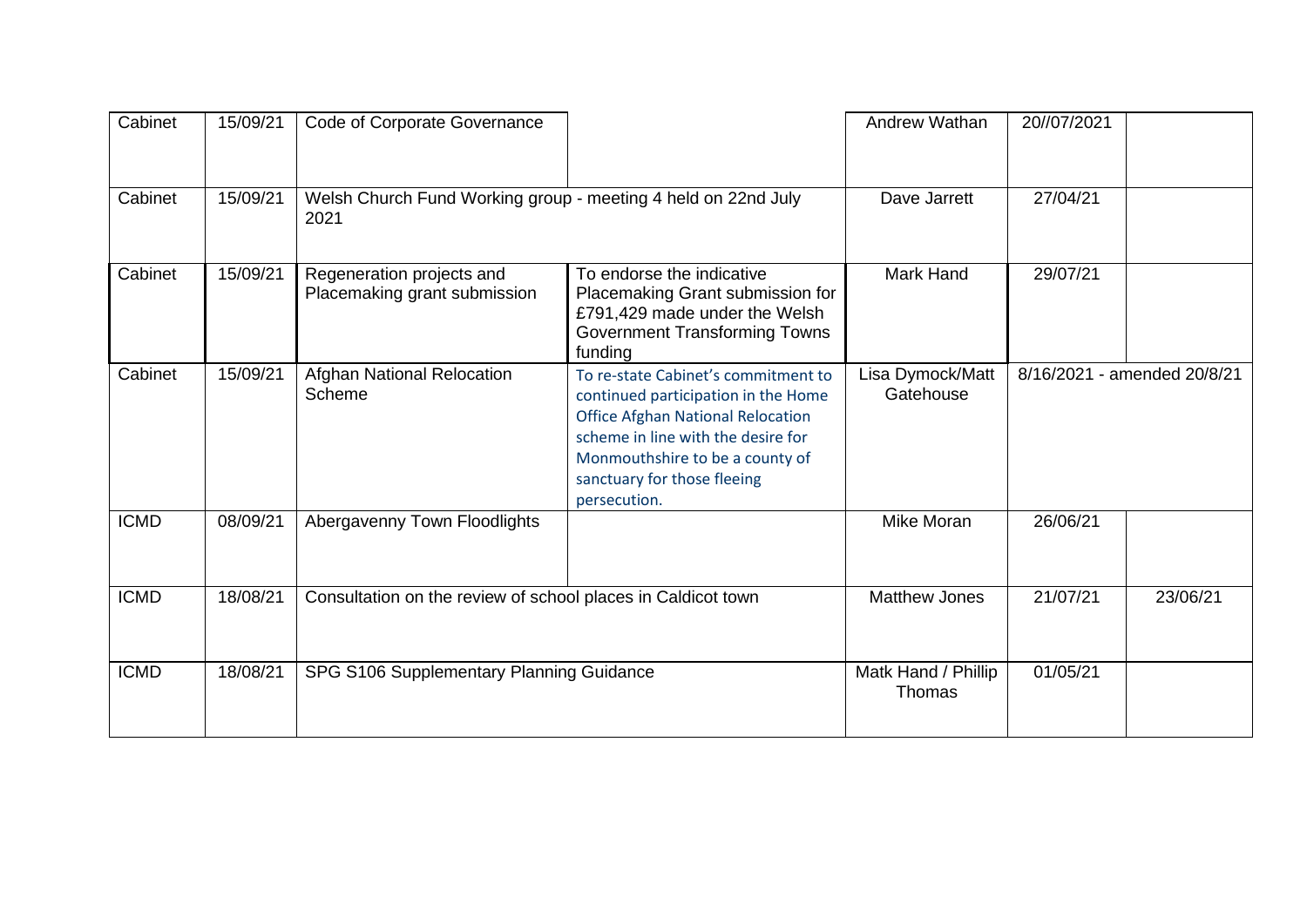| <b>ICMD</b> | 18/08/21 | Procurement of PaybyPhone as<br>an additional payment service for<br>our car parks (Jane Pratt) | Agree to procure PaybyPhone                                                    | Mark Hand                               | 29/07/21 |  |
|-------------|----------|-------------------------------------------------------------------------------------------------|--------------------------------------------------------------------------------|-----------------------------------------|----------|--|
| <b>ICMD</b> | 04/08/21 | Planning Policy discretionary<br>service charges (Bob Greenland)                                | Agree Candidate Site assessment<br>charges                                     | <b>Rachel Lewis</b>                     | 29/07/21 |  |
| Cabinet     | 28/07/21 | Securing resources for ICT<br>resilience                                                        | To provide appropriate investment<br>for security resilience in ICT<br>systems | Sian Hayward                            | 30/06/21 |  |
| Cabinet     | 28/07/21 | Regional Collaboration: Gwent Public Service Board                                              |                                                                                | <b>Richard Jones</b>                    | 14/07/21 |  |
| Cabinet     | 28/07/21 | 2021/22 Revenue and Capital Monitoring report                                                   |                                                                                | Peter Davies/Jon<br><b>Davies</b>       | 27/04/21 |  |
| Council     | 22/07/21 | investments in Leisure Centres                                                                  |                                                                                | Marie Bartlett / Ian Saunders           |          |  |
| <b>ICMD</b> | 14/07/21 | Museum object Disposal                                                                          |                                                                                | Rachael<br>Rogers/Lisa<br><b>Dymock</b> | 19/05/21 |  |
| Cabinet     | 07/07/21 | Welsh Church Fund Working Group - meeting 3 held on 24th June<br>2021                           |                                                                                | Dave Jarrett                            | 27/04/21 |  |
| Cabinet     | 07/07/21 | <b>Capital Slippage</b>                                                                         |                                                                                | Jon Davies                              | 11/06/22 |  |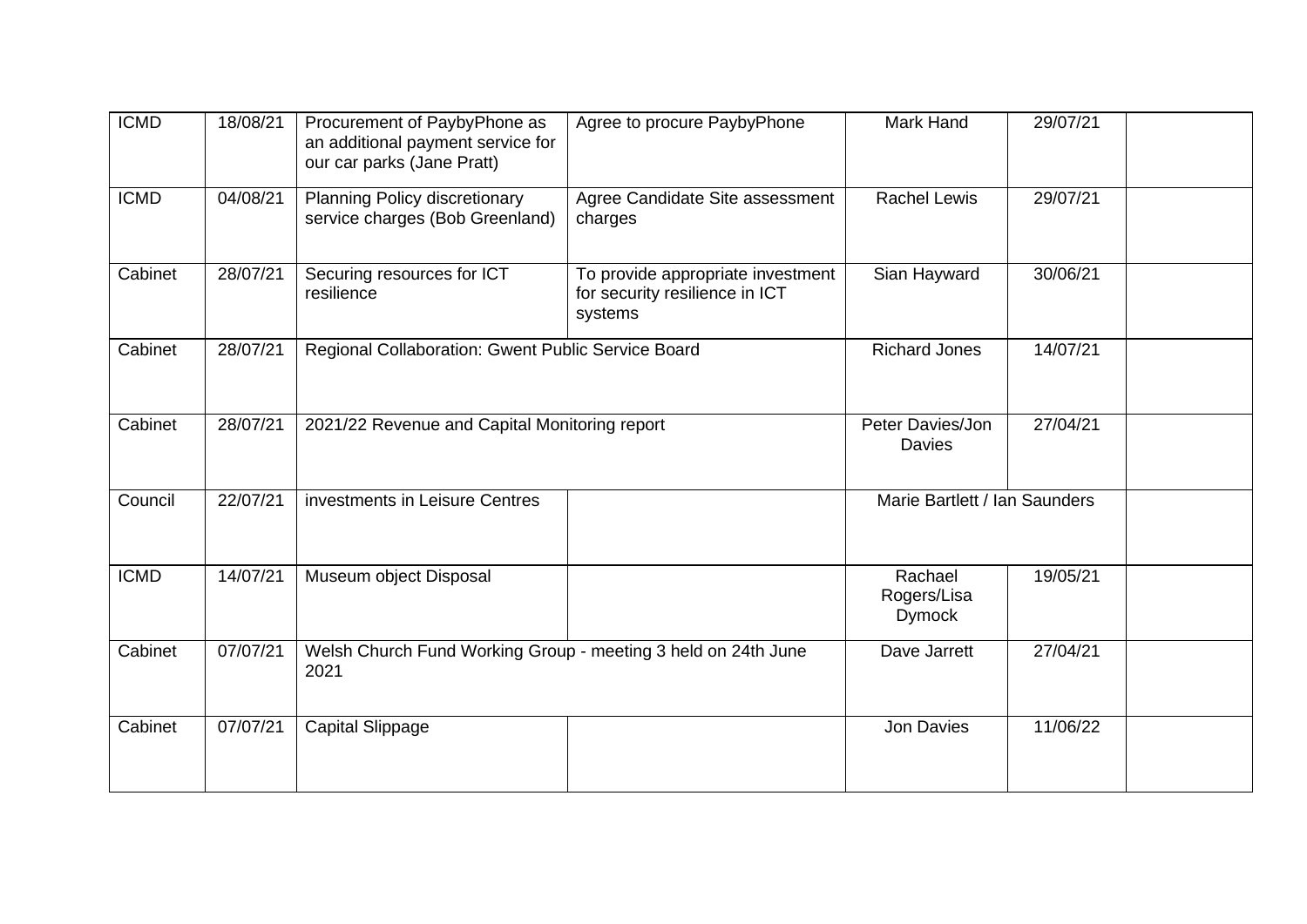| Cabinet | 07/07/21 | Mutual Delegation of Strategic Procurement Services<br>$\bullet$ |                                                                                                                                                                                                                                              | <b>Cath Fallon</b>                |          |
|---------|----------|------------------------------------------------------------------|----------------------------------------------------------------------------------------------------------------------------------------------------------------------------------------------------------------------------------------------|-----------------------------------|----------|
| Council | 24/06/21 | <b>Chief Officer's Report</b>                                    |                                                                                                                                                                                                                                              | Will Mclean                       | 19/05/21 |
| Council | 24/06/21 | Shire Hall / Monmouth Museum                                     |                                                                                                                                                                                                                                              | <b>Matthew lewis</b>              | 24/05/21 |
| Council | 24/06/21 | LDP Preferred Strategy endorsement for consultation              |                                                                                                                                                                                                                                              | Mark Hand                         | 21/09/20 |
| Cabinet | 09/06/21 | 2020/21 Revenue and Capital<br>Monitoring outturn                | The purpose of this report is to<br>provide Members with information<br>on the forecast outturn position of<br>the Authority at end of month<br>reporting for 2020/21 financial<br>vear                                                      | Peter Davies/Jon<br><b>Davies</b> | 27/04/21 |
| Cabinet | 09/06/21 |                                                                  | Welsh Church Fund Working Group - meeting 1 held on 15th April<br>2021 and meeting 2 held on 13th May 2021                                                                                                                                   |                                   | 27/04/21 |
| Cabinet | 09/06/21 | Digital and Data                                                 | To seek approval for the creation<br>of a new Digital Design and<br>Innovation Team, to strengthen<br>our information governance<br>arrangements and to broaden the<br>remit of the existing performance<br>team to include data analytics'. | Emma Jackson                      | 13/05/21 |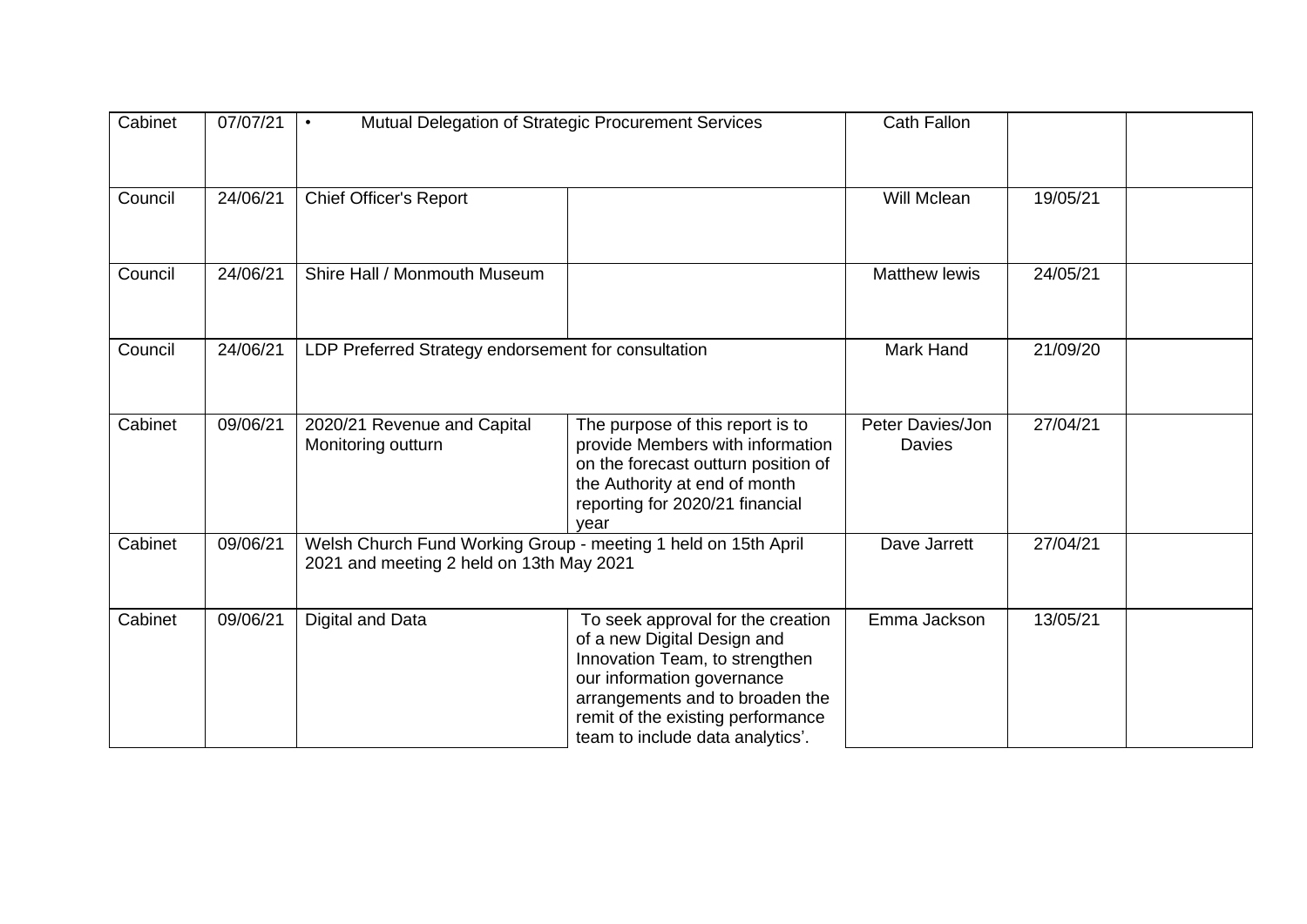| Cabinet     | 09/06/21 | Shire Hall / Monmouth Museum - to consider the outcome of the<br>feasibility study |                                                                                                                                                                                                             | Matthew Lewis/lan<br>Saunders                         | 05/02/21 |
|-------------|----------|------------------------------------------------------------------------------------|-------------------------------------------------------------------------------------------------------------------------------------------------------------------------------------------------------------|-------------------------------------------------------|----------|
| Council     | 13/05/21 | <b>Outside Bodies</b>                                                              |                                                                                                                                                                                                             | John Pearson                                          |          |
| Council     | 13/05/21 | <b>Appointment to Committees</b>                                                   |                                                                                                                                                                                                             | John Pearson                                          |          |
| Council     | 13/05/21 | <b>Political Balance</b>                                                           |                                                                                                                                                                                                             | <b>Matt Phillips</b>                                  |          |
| Council     | 13/05/21 | Freedom of the Borough                                                             |                                                                                                                                                                                                             | Joe Skidmore                                          | 22/04/21 |
| Council     | 13/05/21 | Climate and Decarbonisation Strategy and Action Plan                               |                                                                                                                                                                                                             | <b>Hazel Clatworthy</b>                               | 14/04/21 |
| <b>ICMD</b> | 12/05/21 | A Nation of Sancturary - Asylum<br>Dispersal Scheme - Moved to<br>Cabinet          | To provide Council with an<br>progress update on the Climate<br>and Decarbonisation Strategy and<br>Action Plan which was developed<br>following the passing of a motion<br>to declare a climate emergency. | Matt Gatehouse                                        | 19/04/21 |
| <b>ICMD</b> | 12/05/21 | Play Action Plan                                                                   | Cabinet Member Richard John<br>Report originally on Cabinet<br>Agenda                                                                                                                                       | <b>Matthew</b><br>Lewis/Mike<br>Moran/lan<br>Saunders | 16/03/21 |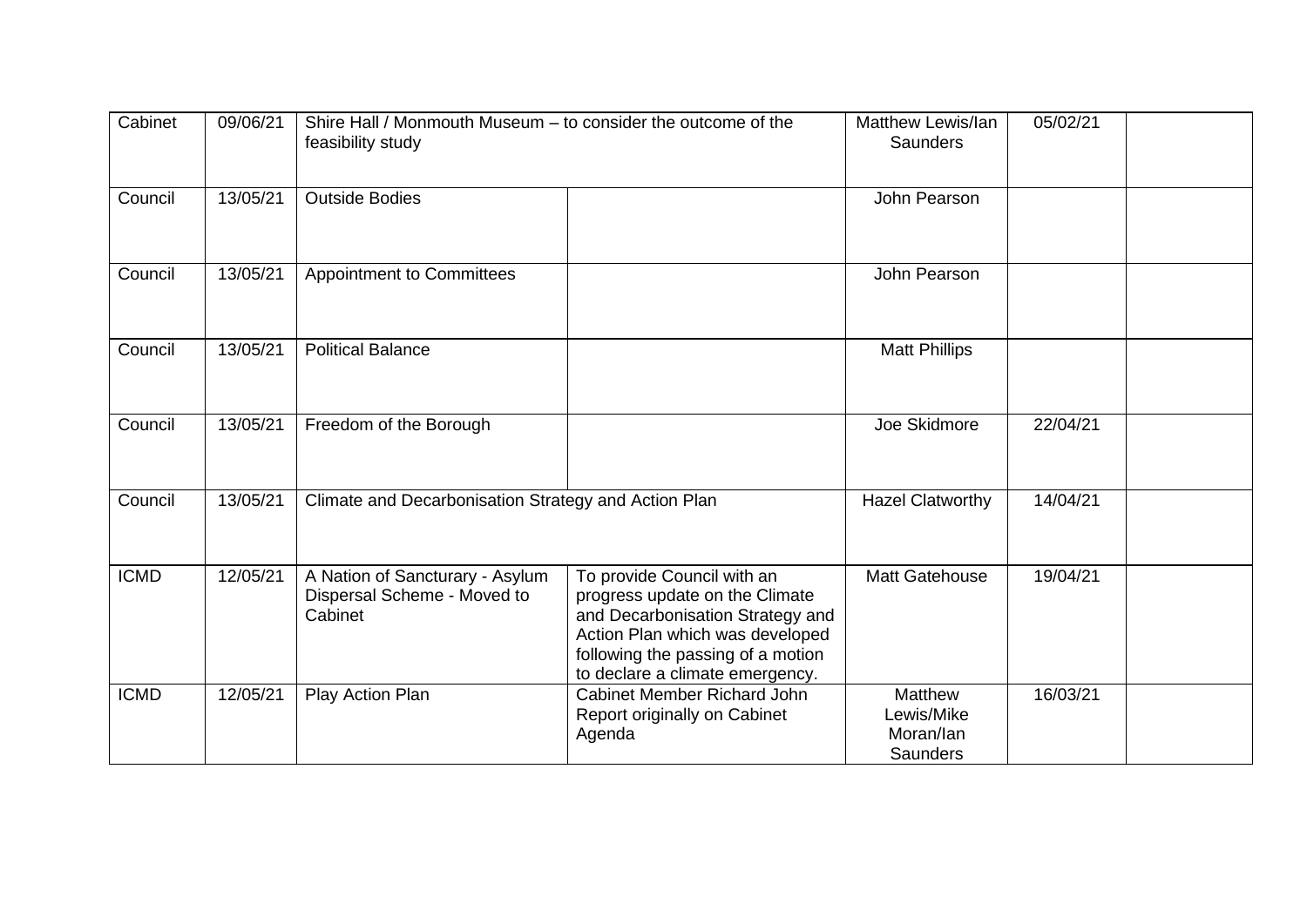| Cabinet     | 14/04/21 | Leisure Centre Investments                                     |                                                                                                                                                          | <b>Marie Bartlett</b>           | 22/03/21 |  |
|-------------|----------|----------------------------------------------------------------|----------------------------------------------------------------------------------------------------------------------------------------------------------|---------------------------------|----------|--|
| Cabinet     | 14/04/21 | Statutory Consultation to establish 4-19 school in Abergavenny |                                                                                                                                                          | <b>Cath Saunders</b>            | 03/03/21 |  |
| Cabinet     | 14/04/21 | <b>Welsh Church Fund Working</b><br>Group meeting              | The purpose of this report is to<br>make recommendations to<br>Cabinet on the Schedule of<br>Applications 2020/21 - meeting 6<br>held on 11th March 2021 | Dave Jarrett                    | 02/04/20 |  |
| Cabinet     | 14/04/21 | Whole Authority Strategic Risk Assessment                      |                                                                                                                                                          | <b>Richard Jones</b>            | 02/03/21 |  |
| <b>ICMD</b> | 07/04/21 | <b>Strategic Procurement</b>                                   |                                                                                                                                                          | Cath Fallon/P<br><b>Murphy</b>  | 09/03/21 |  |
| <b>ICMD</b> | 24/03/21 | SPG S106 Supplementary<br><b>Planning Guidance</b>             | To Clarify how S106 contributions<br>are calculated/deferred from<br>13/1/21 and 24/02/21 deferred<br><b>UFN</b>                                         | <b>Phil Thomas/Mark</b><br>Hand | 01/05/19 |  |
| Council     | 11/03/21 | Appointments to outside bodies                                 | To appoint a representative to the<br><b>Wye Navigation Advisory</b><br>Committee                                                                        | <b>Matt Gatehouse</b>           | 08/02/21 |  |
| Council     | 11/03/21 | <b>Council Tax Resolution Report</b>                           |                                                                                                                                                          | <b>Ruth Donovan</b>             | 02/04/20 |  |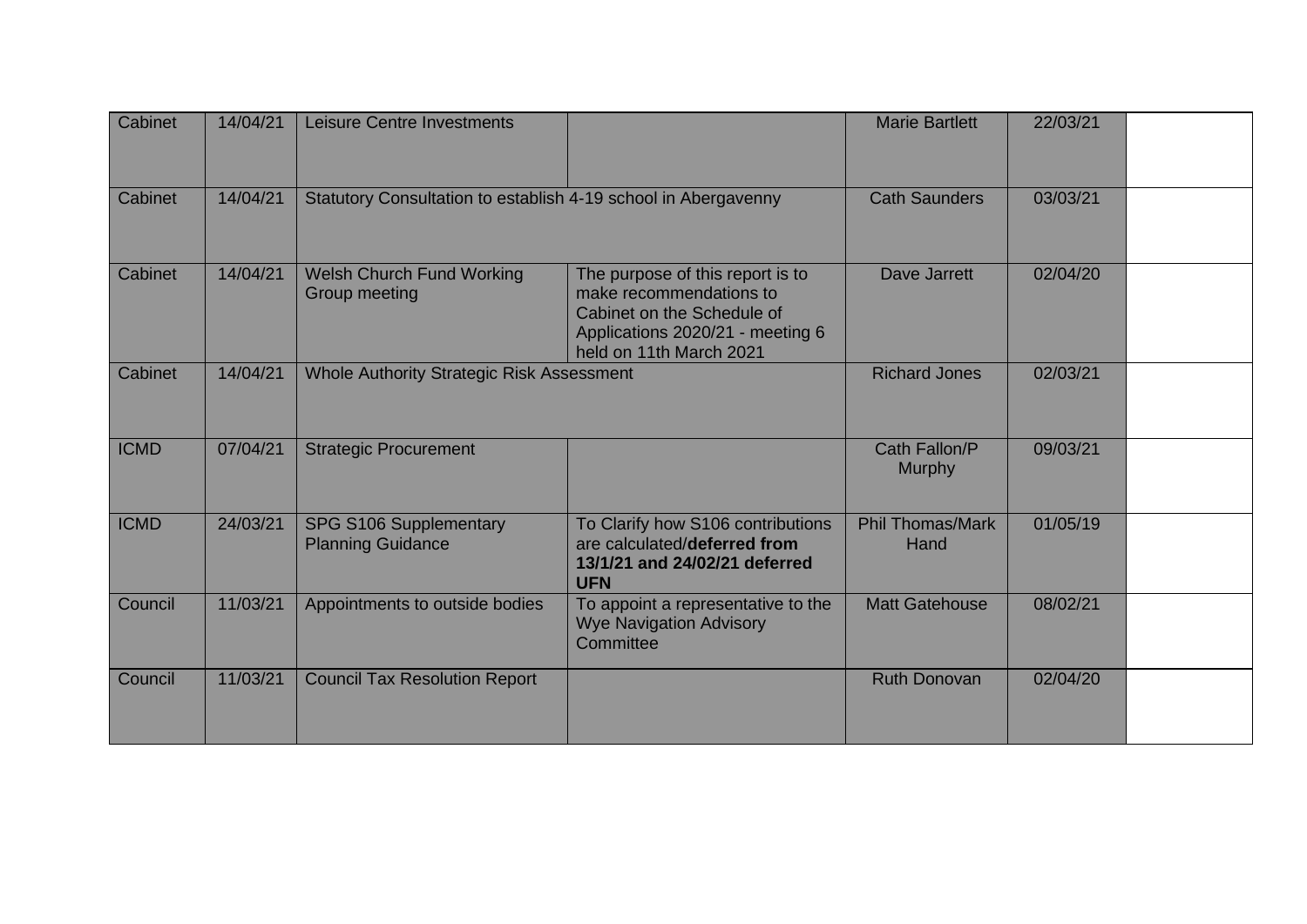| Council     | 11/03/21 | <b>Treasury Strategy report</b>                   |                                                                                           | <b>Jon Davies</b>                              | 15/12/20 |  |
|-------------|----------|---------------------------------------------------|-------------------------------------------------------------------------------------------|------------------------------------------------|----------|--|
| Council     | 11/03/21 | <b>Constitution Review</b>                        |                                                                                           | <b>Matt Phillips</b>                           | 14/08/19 |  |
| Council     | 11/03/21 | The Annual Pay Policy                             |                                                                                           | <b>Sally Thomas</b>                            | 11/02/21 |  |
| <b>ICMD</b> | 10/03/21 | disposal of land for consideration                | Awaiting notification re inclusion<br><b>DEFERRED UFN</b>                                 | by Cllr Murphy/<br><b>Ben Thorpe</b>           | 09/02/21 |  |
| <b>ICMD</b> | 10/03/21 | Wye Valley AONB Management Plan 2021-26           |                                                                                           | <b>Matthew</b><br>Lewis/Richard<br><b>John</b> | 10/02/21 |  |
| Cabinet     | 03/03/21 | <b>EAS Business Plan</b><br>$\bullet$             |                                                                                           | <b>Sharon Randall</b><br><b>Smith</b>          | 21/09/20 |  |
| Cabinet     | 03/03/21 | Final revenue and capital budget proposals        |                                                                                           | <b>Peter Davies</b>                            | 21/09/20 |  |
| Cabinet     | 03/03/21 | <b>Social Justice Strategy Update</b>             |                                                                                           | <b>Cath Fallon</b>                             | 17/09/20 |  |
| Cabinet     | 03/02/21 | <b>Welsh Church Fund Working</b><br>Group meeting | The purpose of this report is to<br>make recommendations to<br>Cabinet on the Schedule of | Dave Jarrett                                   | 02/04/20 |  |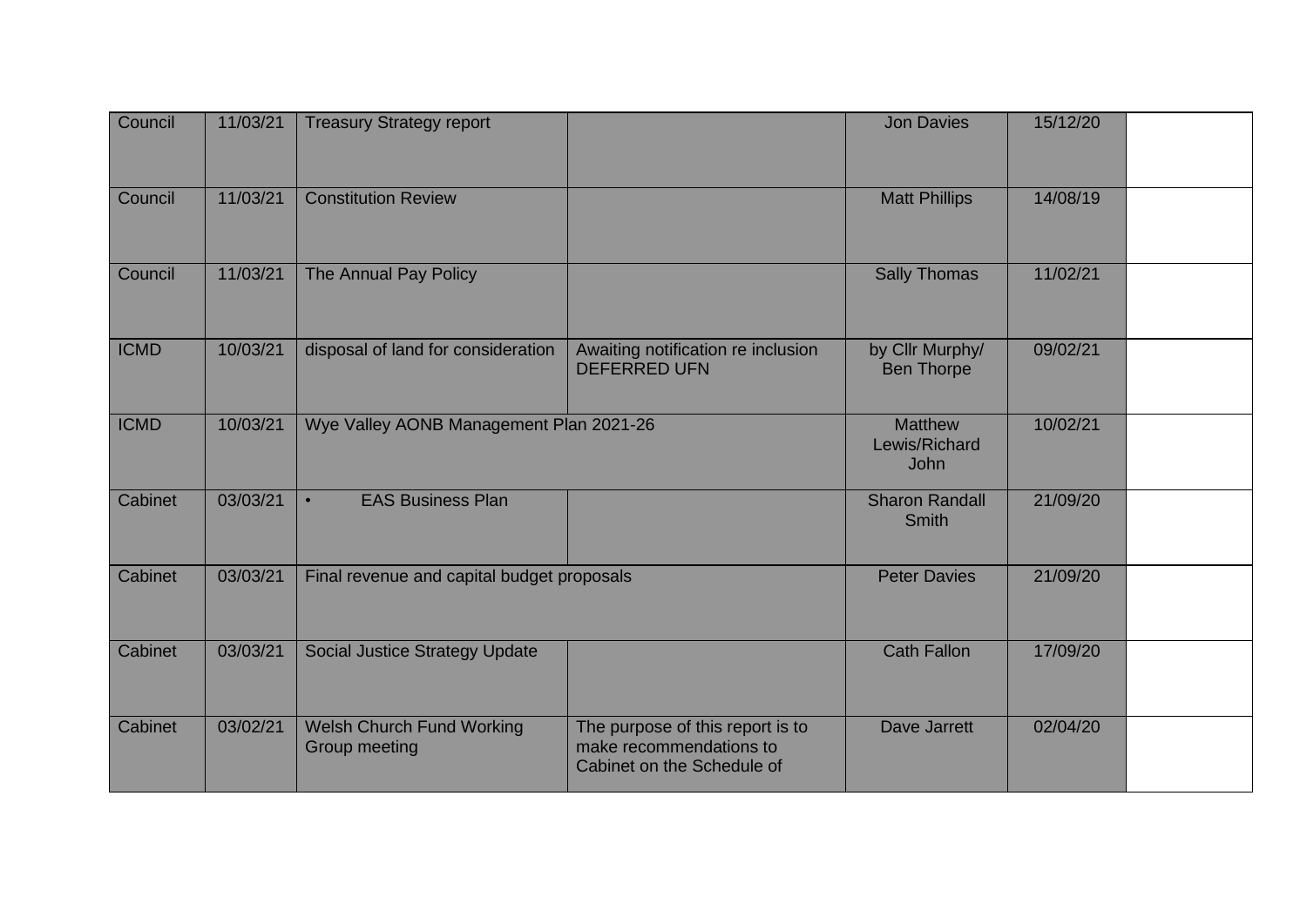|             |          |                                                                                                                                  | Applications 2020/21 - meeting 5<br>held on 14th January 2021                                                        |                       |          |          |
|-------------|----------|----------------------------------------------------------------------------------------------------------------------------------|----------------------------------------------------------------------------------------------------------------------|-----------------------|----------|----------|
| Cabinet     | 03/02/21 | <b>Apprenticeship Pay Rates</b>                                                                                                  |                                                                                                                      | <b>Gareth James</b>   | 08/01/21 | 30/11/20 |
| Cabinet     | 03/02/21 | <b>Outdoor Adventure Provision at Gilwern</b>                                                                                    |                                                                                                                      | <b>Marie Bartlett</b> | 30/11/20 |          |
| Cabinet     | 03/02/21 | Proposed Disposal of MCC<br>Cottages                                                                                             |                                                                                                                      | <b>Nicola Howells</b> | 15/12/20 |          |
| <b>ICMD</b> | 27/01/21 | <b>Approval on Local Government</b><br>(Wales) Act 1994 - The Local<br>Authorities (Precepts) (Wales)<br><b>Regulations 1995</b> | Deferred from 13/1 to 27/1                                                                                           | <b>Jon Davies</b>     |          |          |
| Cabinet     | 20/01/21 |                                                                                                                                  | Draft revenue and capital budget proposals for consultation                                                          | <b>Peter Davies</b>   | 21/09/20 |          |
| Cabinet     | 20/01/21 | Chippenham Mead Play Area, Monmouth                                                                                              |                                                                                                                      | <b>Mike Moran</b>     | 15/12/20 |          |
| Cabinet     | 20/01/21 | Play Area Assessments and<br><b>Future Play Area Policy</b>                                                                      | to advise members of play area<br>assessments carried out last year<br>and suggest a rationalisation of<br>provision | <b>Matthew Lewis</b>  | 22/09/20 |          |
| Cabinet     | 20/01/21 | BUS EMERGENCY SCHEME (BES) - REQUEST TO ALL<br>COUNCILS TO SIGN UP TO THE BES2 SCHEME                                            |                                                                                                                      | Roger Hoggins         | 24/12/20 |          |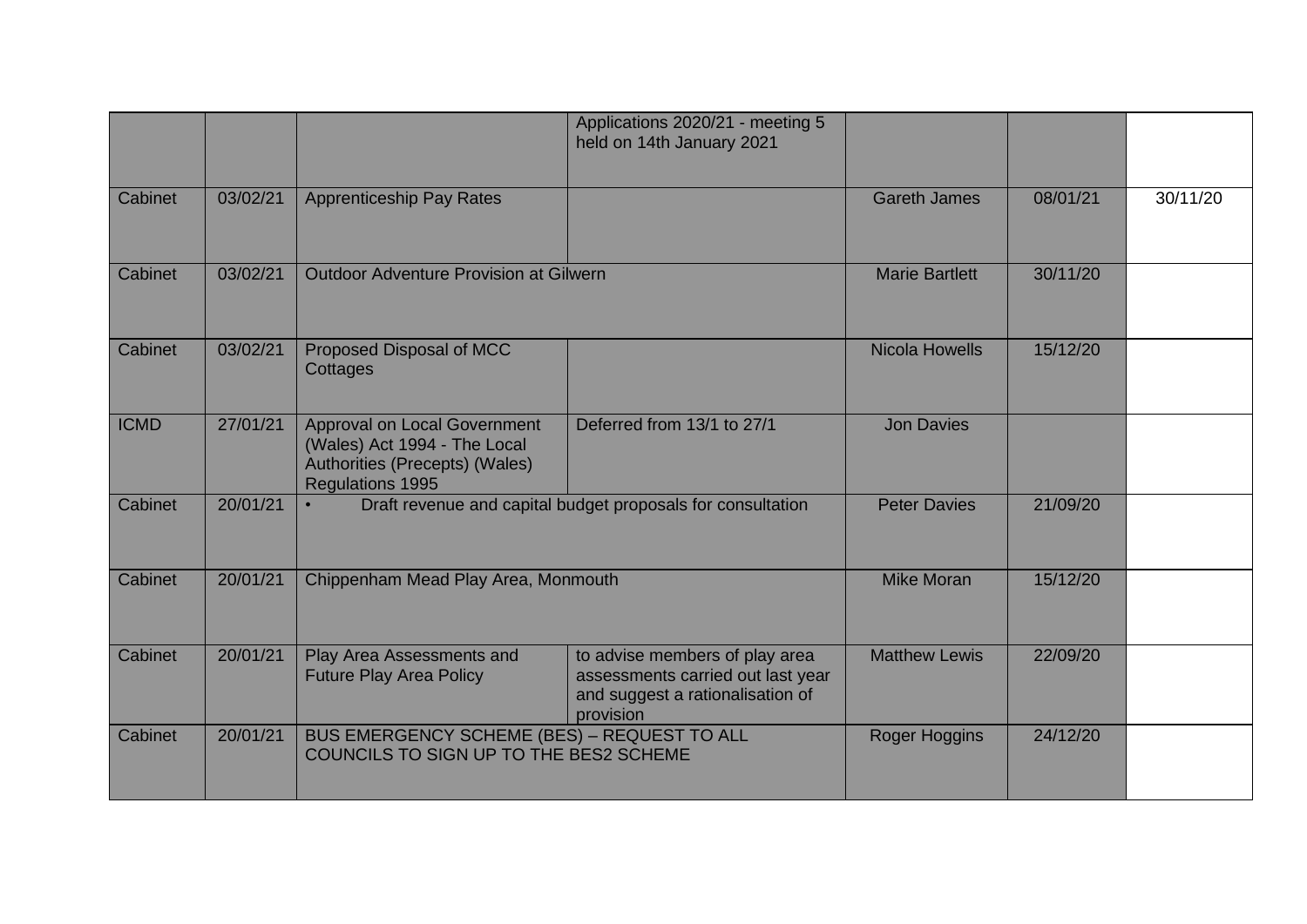| Council     | 14/01/21 | Council Diary 2021/22                                            |                                                                                                                                                                                                                                                                                         | Nicola Perry                              |          |  |
|-------------|----------|------------------------------------------------------------------|-----------------------------------------------------------------------------------------------------------------------------------------------------------------------------------------------------------------------------------------------------------------------------------------|-------------------------------------------|----------|--|
| Council     | 14/01/21 | <b>Council Tax Reduction Scheme</b>                              |                                                                                                                                                                                                                                                                                         | <b>Ruth Donovan</b>                       | 07/04/20 |  |
| Council     | 14/01/21 | <b>Annual Safeguarding Report</b>                                |                                                                                                                                                                                                                                                                                         | <b>Jane Rodgers</b>                       | 21/09/20 |  |
| <b>ICMD</b> | 13/01/21 | Minerals Regional Technical Statement Second Revision (RTS2)     |                                                                                                                                                                                                                                                                                         | <b>Rachel Lewis</b>                       | 17/12/20 |  |
| <b>ICMD</b> | 13/01/21 | <b>Museum Service Collection</b><br><b>Review</b>                | To propose the deaccessioning of<br>and disposal actions for the<br>proposed items in line with<br>Section 4 of the Museums<br><b>Association Disposal Toolkit</b>                                                                                                                      | <b>Matthew</b><br>Lewis/Rachael<br>Rogers | 22/09/20 |  |
| <b>ICMD</b> | 13/01/21 | Minimum Energy Efficiency Standards in the Private Rented Sector |                                                                                                                                                                                                                                                                                         | <b>Gareth Walters</b>                     | 15/12/21 |  |
| <b>ICMD</b> | 13/01/21 | <b>Staffing Changes: Business</b><br>Support                     | To seek approval for the voluntary<br>redundancy of the Chief Executive's<br>Personal Assistant, reducing the cost<br>of administrative support<br>arrangements for the senior<br>management team and contribute to<br>budget savings during the 2021-22<br>financial year./Paul Jordan | <b>Matt Gatehouse</b>                     | 15/12/21 |  |
| Cabinet     | 06/01/21 | <b>Budget Monitoring Report -</b><br>month 7 (period 2)          | The purpose of this report is to<br>provide Members with information<br>on the forecast outturn position of                                                                                                                                                                             | Peter Davies/Jon<br><b>Davies</b>         | 02/04/20 |  |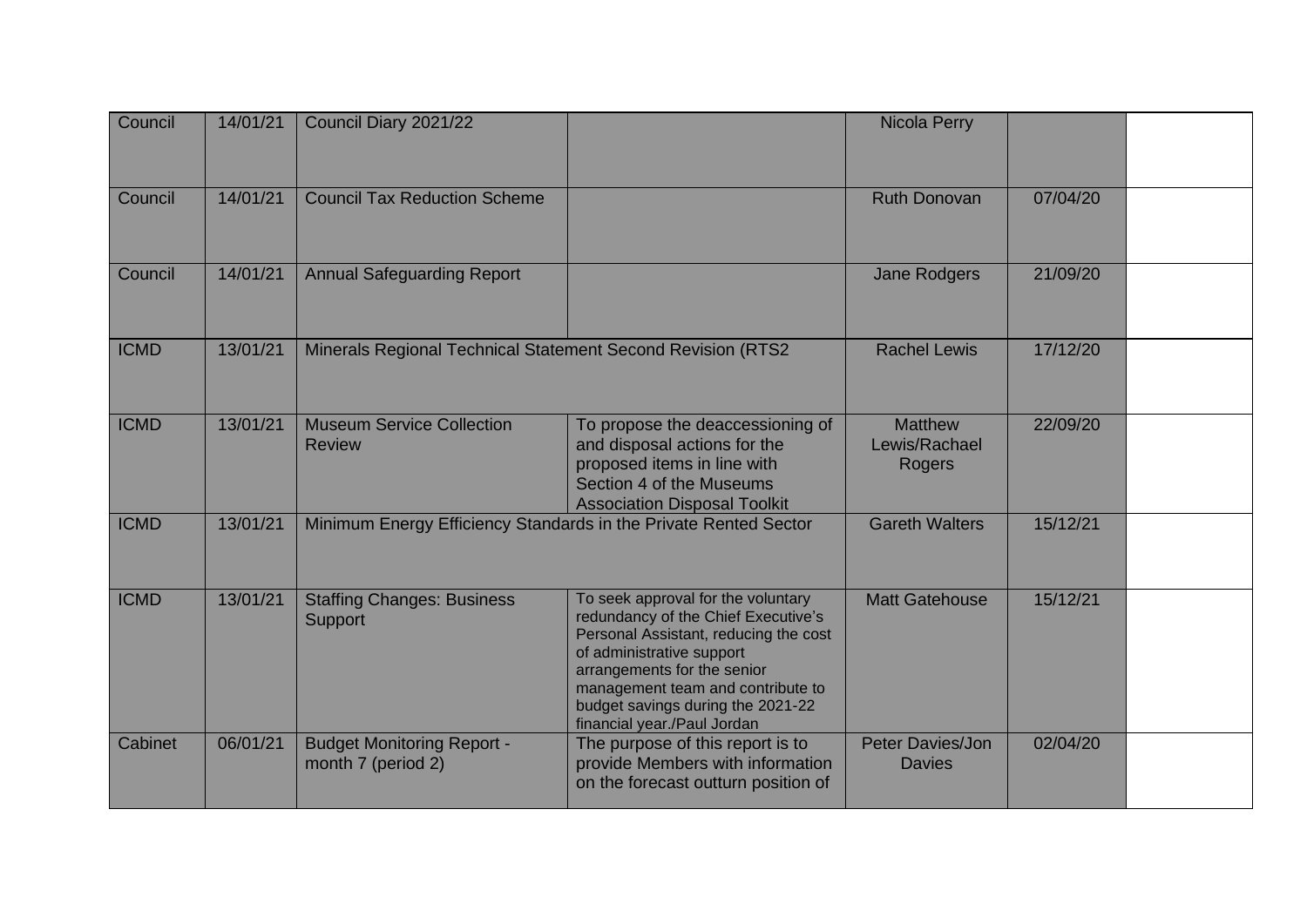|             |          |                                                                             | the Authority at end of month<br>reporting for 2020/21 financial<br>year.                                                                                  |                         |             |  |
|-------------|----------|-----------------------------------------------------------------------------|------------------------------------------------------------------------------------------------------------------------------------------------------------|-------------------------|-------------|--|
| Cabinet     | 06/01/21 | <b>RIPA Policy</b>                                                          |                                                                                                                                                            | <b>Matt Phillips</b>    | 21/10/20    |  |
| Cabinet     | 06/01/21 | Gypsy Traveller Accommodation Assessment 2020                               |                                                                                                                                                            | <b>Mark Hand</b>        | 23/06/20    |  |
| <b>ICMD</b> | 23/12/20 | Wye Valley AONB Management<br>Plan 2020-2025                                | To approve the review of the Wye<br>Valley AONB Management Plan<br>2020-2025 Deferred awaiting<br>new date                                                 | <b>Matthew Lewis</b>    | 22/09/2020/ |  |
| Cabinet     | 16/12/20 | <b>Welsh Church Fund Working</b><br>Group meeting                           | The purpose of this report is to<br>make recommendations to<br>Cabinet on the Schedule of<br>Applications 2020/21 - meeting 7<br>held on 3rd December 2020 | <b>Dave Jarrett</b>     | 02/04/20    |  |
| Cabinet     | 16/12/20 | Proposal to pause work on a proposed Development Company                    |                                                                                                                                                            | <b>Deb Hill Howells</b> | 21/10/20    |  |
| Cabinet     | 16/12/20 | <b>Local Housing Market Assessment Update</b>                               |                                                                                                                                                            | <b>Mark Hand</b>        | 04/11/20    |  |
| Cabinet     | 16/12/20 | Growth Options to Cabinet for endorsement for non-statutory<br>consultation |                                                                                                                                                            | <b>Mark Hand</b>        | 21/09/20    |  |